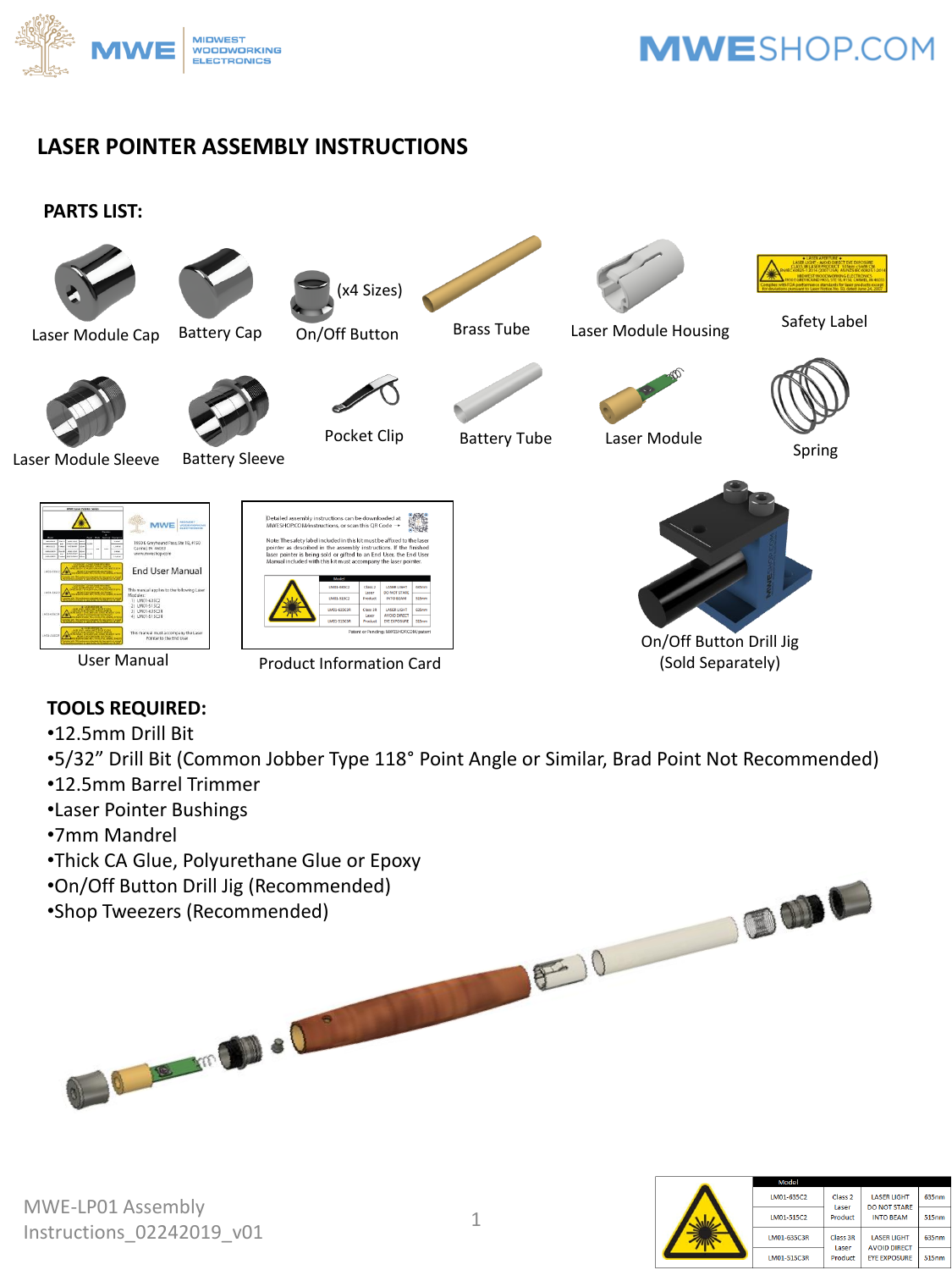



#### **BLANK SELECTION**

This laser pointer kit includes four On/Off Buttons of different heights. The button options allow for the flexibility to turn laser pointer bodies of varying shapes and sizes up to a diameter of 0.803" / 20.4mm at the On/Off Button hole. The size of the blank should be considered with this in mind. For a turned blank that is typical in size and shape, a 7/8" square blank is recommended. The blank must be at least 5" in length.



### **TURNING THE LASER POINTER BODY**

- 1. Drill the blank with a 12.5mm drill bit.
- 2. Rough up the surface of the Brass Tube with sandpaper prior to gluing the Brass Tube in the laser pointer blank. This will improve the glue bond between the Brass Tube and the laser pointer blank.
- 3. Glue the brass tube into the laser pointer blank with a thick CA glue, polyurethane glue or epoxy. Be careful to avoid glue inside the Brass Tube that will interfere with the sleeves during assembly.

|  | Model       |                             |                                           |       |
|--|-------------|-----------------------------|-------------------------------------------|-------|
|  | LM01-635C2  | Class <sub>2</sub><br>Laser | <b>LASER LIGHT</b><br><b>DO NOT STARE</b> | 635nm |
|  | LM01-515C2  | Product                     | <b>INTO BEAM</b>                          | 515nm |
|  | LM01-635C3R | Class 3R<br>Laser           | <b>LASER LIGHT</b><br><b>AVOID DIRECT</b> | 635nm |
|  | LM01-515C3R | Product                     | <b>EYE EXPOSURE</b>                       | 515nm |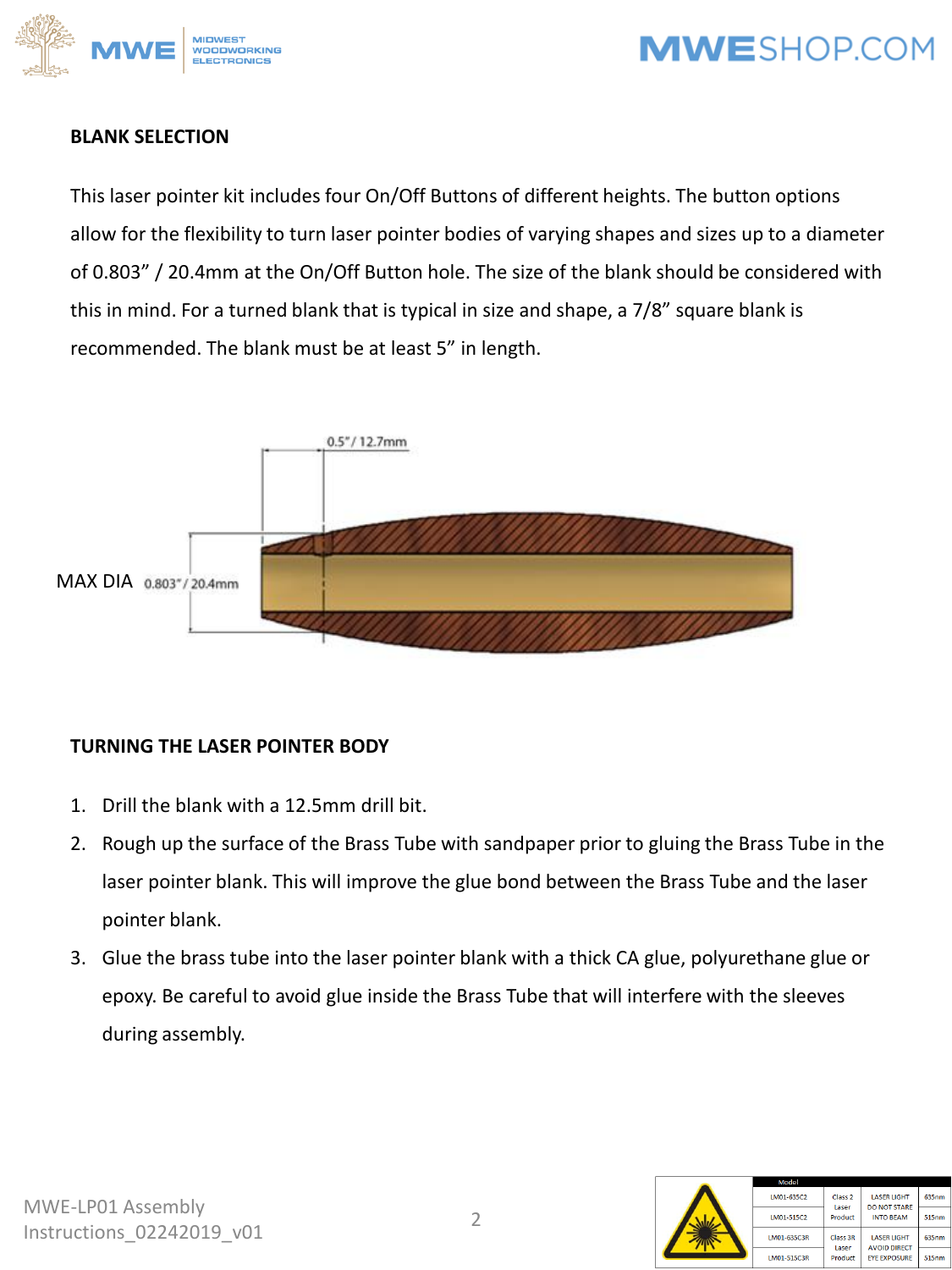

#### **TURNING THE LASER POINTER BODY CONTINUED**

- 4. Square the ends of the blank to be turned with a barrel trimmer, or by sanding, so the ends of the blank are perpendicular and flush with the brass tube. This is an important step to ensure that the Laser Module and Battery Sleeves are flush with the body of the Laser Pointer after assembly. Use caution while trimming the ends to avoid shortening the length of the Brass Tube. This could cause assembly issues if the length of the laser pointer body is shortened significantly.
- 5. Using a mandrel and bushings, chuck the laser pointer blank on the lathe. Avoid applying excessive pressure to the mandrel with the lathe tail stock. Too much pressure can cause the mandrel to flex, distorting the shape of the laser pointer body when turned.



6. Turn the blank to the desired form. The final laser pointer body can be a maximum of 0.803" / 20.4mm in diameter at the on/off button hole which is located 0.5" / 12.7mm from the front end of the laser pointer body.



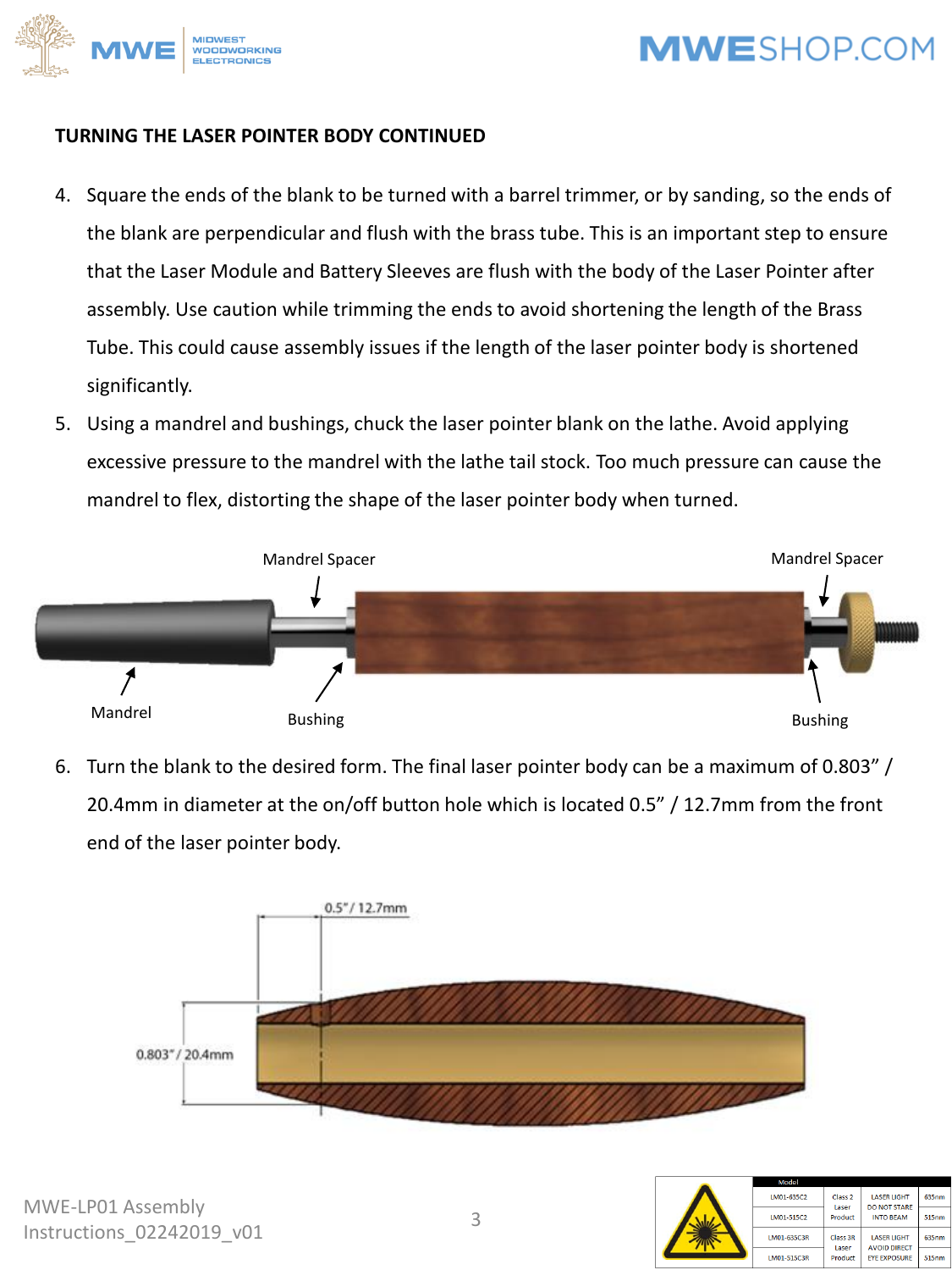

#### **TURNING THE LASER POINTER BODY CONTINUED**

- 7. Once the laser pointer body has been turned, sand the laser pointer body to the desired finish depending on the material of the laser pointer body.
- 8. Remove the laser pointer body from the mandrel and remove the bushings. Drill the on/off button hole on the end of the laser pointer body that will receive the On/Off Button. For best results use a standard 5/32" drill bit in a drill press, drilling slowly at a higher RPM. Masking tape can be applied to the laser pointer blank where the hole will be drilled as an added precaution to avoid tear out. MWE offers an optional jig to precisely place the on/off button hole at the correct location on the laser pointer body, however you might prefer building your own jig to perform this task. Dimensions to build your own jig can be found on the MWE website instruction page (mweshop.com/instructions).



9. After the on/off button hole is drilled, return the laser pointer body to the lathe for final sanding and finishing. Most finishes won't impede installation of the On/Off Button. For finishes such as CA glue that layer and interfere with the On/Off Button installation, it's recommended to gently file the On/Off Button hole area with a round needle file using a downward stroke.

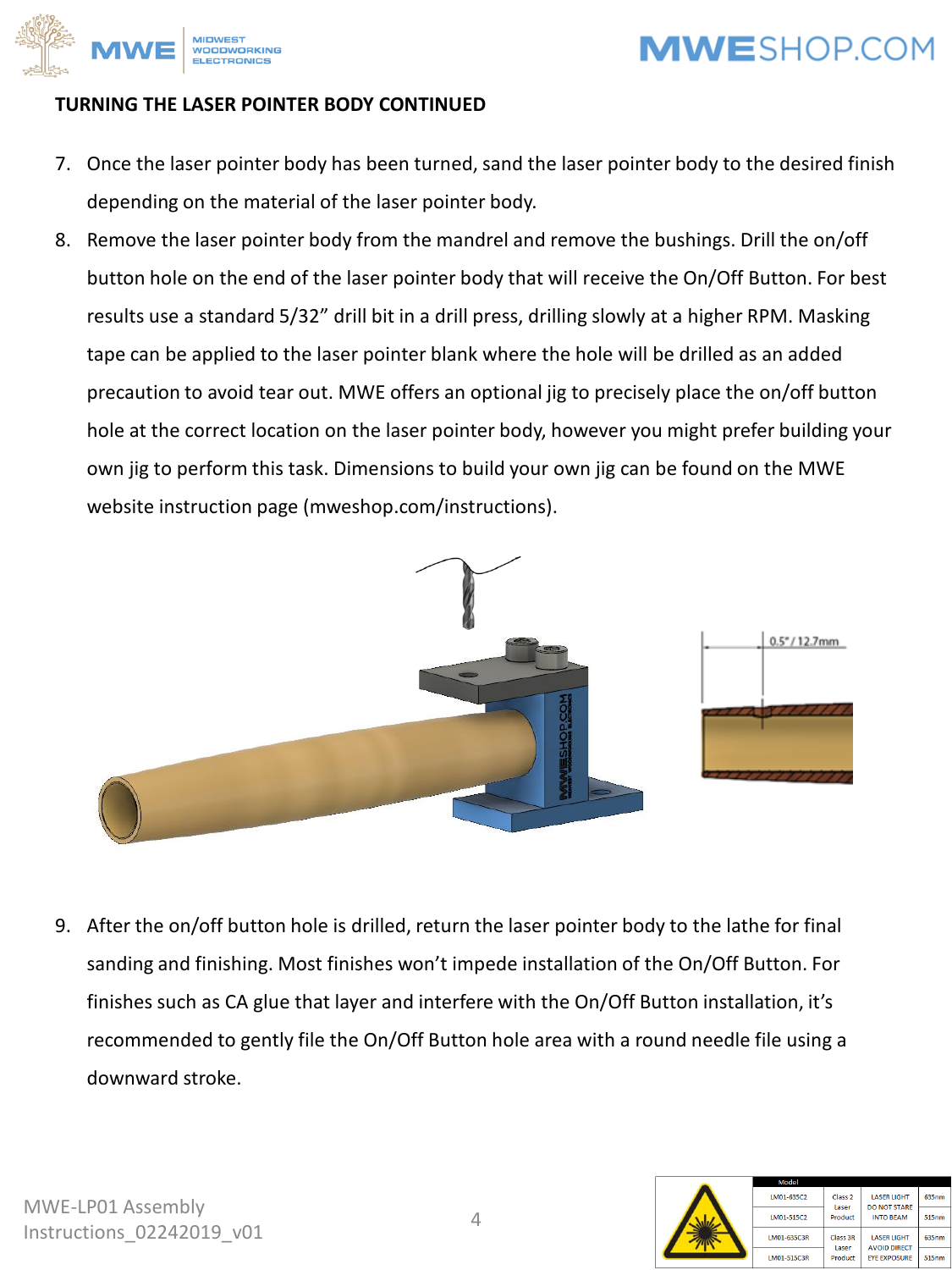

#### **LASER POINTER ASSEMBLY**

There are 4 on/off buttons included in this kit that vary in height to provide an aesthetically pleasing look to the completed laser pointer. Buttons are included to accommodate laser pointer body diameters ranging from a flat body of 0.626" / 14.4mm to a max of 0.803" / 20.4mm at the on/off button hole. You can trial fit the buttons to determine which button suits the finished look you are going for; however, there are button height recommendations in the table below that guide you toward finding the smallest functional button possible.

NOTE: The button must extend 0.059"/1.5mm above the laser pointer body. This clearance offers an adequate button height to actuate the switch on the Laser Module. Once assembled, the On/Off Button is locked in place with the sleeves that are pressed into the brass tube. Changing the button after assembly isn't recommended because it requires removal of the Battery Sleeve which can damage the Battery Sleeve or the Brass Tube.

|                                                                   | Recommended Button Heights for Laser Pointer Body |              |      |  |  |
|-------------------------------------------------------------------|---------------------------------------------------|--------------|------|--|--|
|                                                                   | Max Diameter                                      |              |      |  |  |
|                                                                   | (fractional in)                                   | (decimal in) | (mm) |  |  |
| <b>Button 1</b>                                                   | 5/8                                               | 0.625        | 15.9 |  |  |
| Button 2                                                          | 11/16                                             | 0.688        | 17.5 |  |  |
| Button 3                                                          | 3/4                                               | 0.750        | 19.1 |  |  |
| Button 4                                                          | 13/16                                             | 0.813        | 20.7 |  |  |
| <b>Button 1</b><br><b>Button 2</b><br>Button 3<br><b>Button 4</b> |                                                   |              |      |  |  |

NOTE: The diameters above are referenced from the center of the On/Off Button hole. These recommendations are intended to provide the smallest possible button, but you may prefer a larger button. The key thing to confirm is that the button extends 0.059"/1.5mm above the turned body so the laser pointer functions. Otherwise you have the creative freedom to choose the button you prefer.

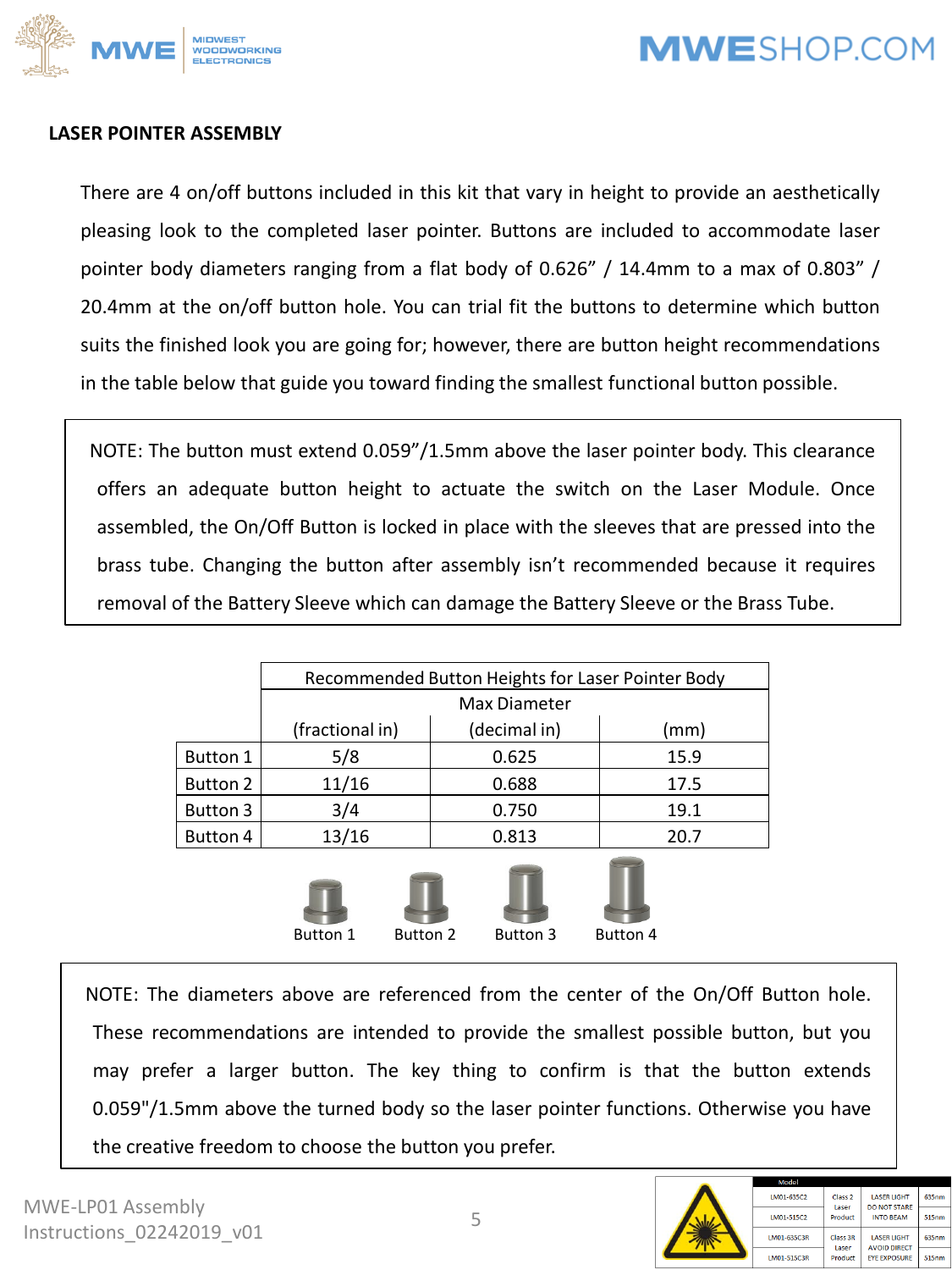

#### **LASER POINTER ASSEMBLY**

1. Once the laser pointer body has been finished, it's time for assembly. Start by installing the On/Off Button in the laser pointer body. A pair of shop tweezers or thin needle nose pliers are recommended. It's easiest to hold the laser pointer body upside down so gravity holds the On/Off Button in place until step #3 below is completed.



2. Once the desired On/Off Button is selected and installed in the laser pointer body, insert the Laser Module Housing into the back end of the Brass Tube oriented as shown below. Using a long and thin tool such as a screw driver or a pin punch, slide the Laser Module Housing up to the On/Off Button, aligning the On/Off Button with the button channel in the Laser Module Housing. Hold the assembly upside down during this step so gravity holds the On/Off Button in place while the Laser Module Housing is installed.





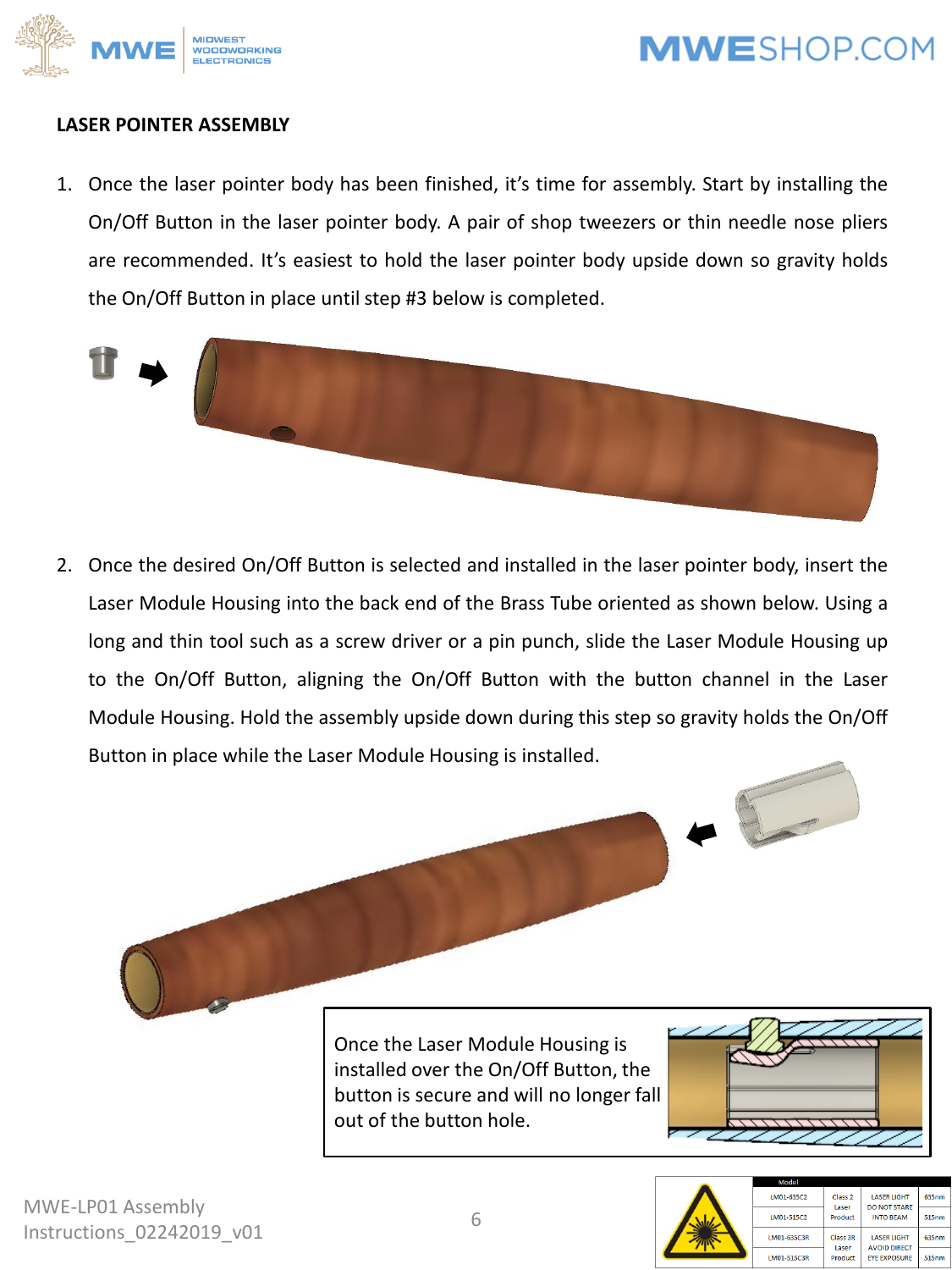

#### **LASER POINTER ASSEMBLY CONTINUED**

3. Insert the Battery Tube into the back end of the Brass Tube, sliding it up the Brass Tube until it's flush with the Laser Module Housing.



4. Insert the Spring into the back end of the Brass Tube, sliding it up the Brass Tube until it's flush with the Battery Tube.



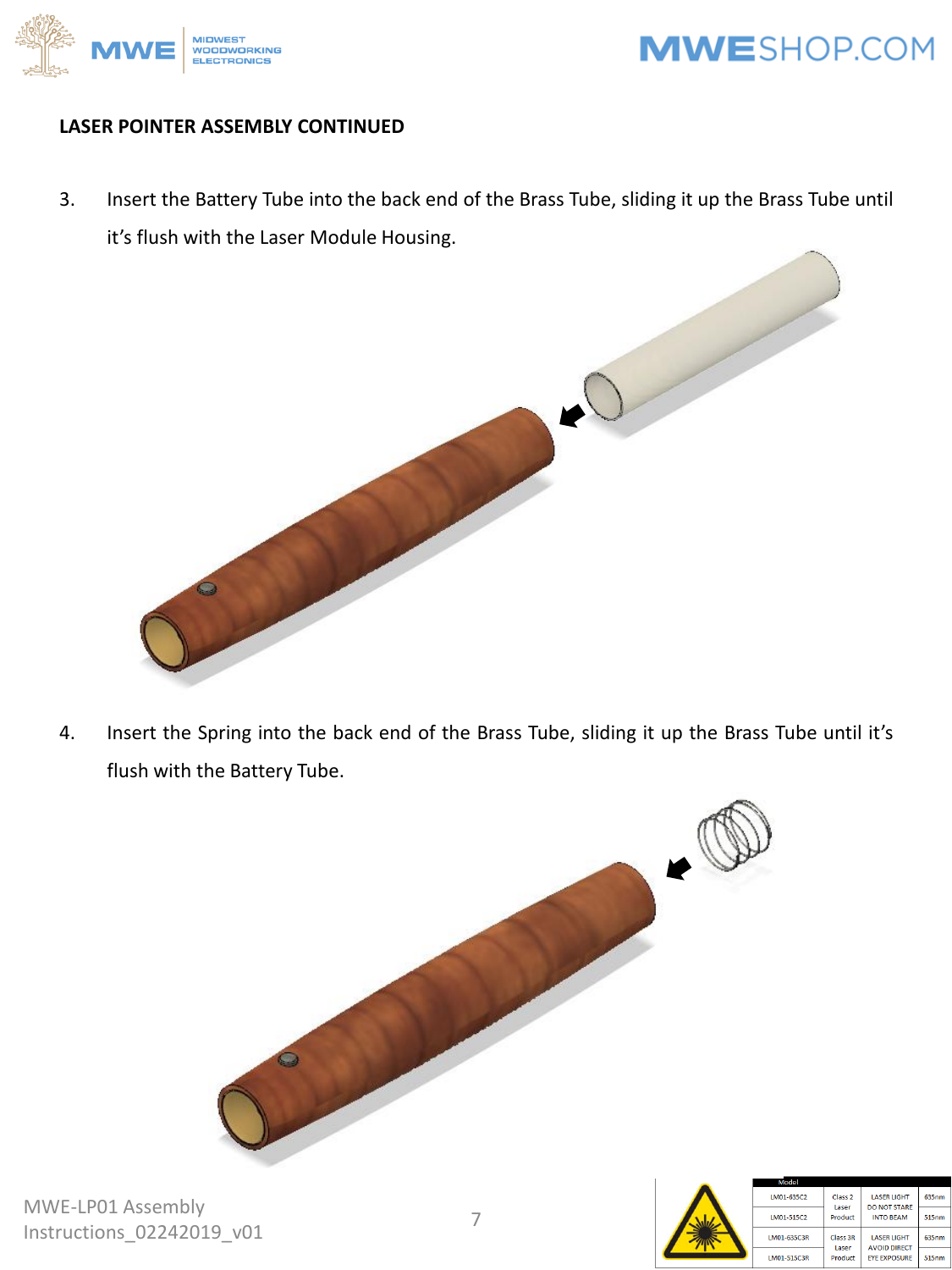

#### **LASER POINTER ASSEMBLY CONTINUED**

NOTE: Prior to step 6, clearly identify the Laser Module Sleeve from the Battery Sleeve. The Laser Module Sleeve has a retainer ring inside that holds the Laser Module in place. The Laser Module Sleeve must be installed in the front end of the laser pointer body, which is the end closest to the On/Off Button**.**



The Laser Module Sleeve has a retaining ring inside. There are three ring grooves on the outside of the Laser Module Sleeve to help with identification.



The Battery Sleeve looks very similar to the Laser Module Sleeve. There are two ring grooves on the Battery Sleeve.

NOTE: An optional Pocket Clip is included with the kit. If using the Pocket Clip, remember to install the Pocket Clip on the Battery Sleeve prior to pressing the Battery Sleeve into the Brass Tube.



Pocket Clip (Optional)

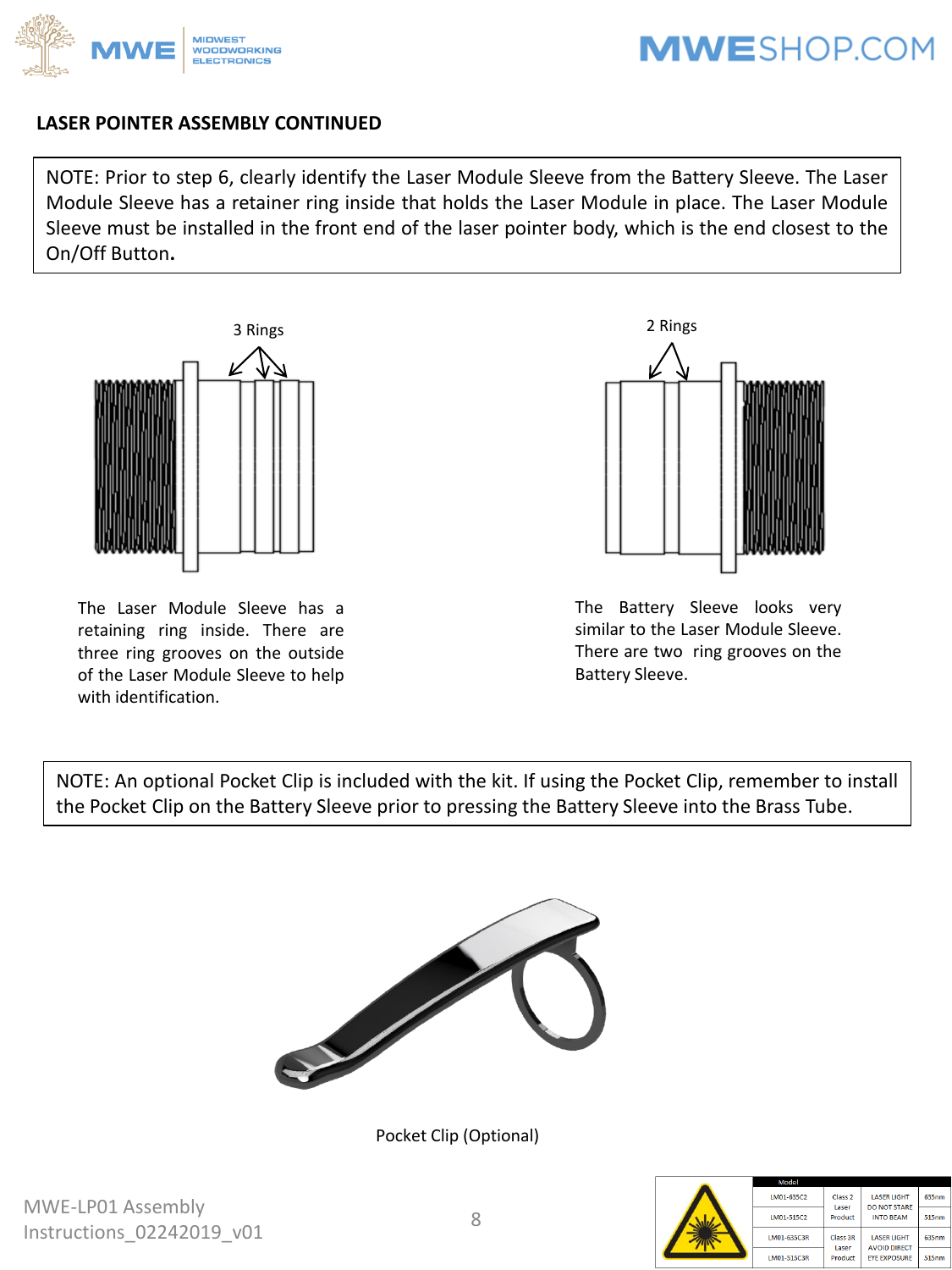

#### **LASER POINTER ASSEMBLY CONTINUED**

5. Using a press or vise, press the Laser Module and Battery Sleeves into the ends of the Brass Tube one at a time. To avoid damage to the laser pointer body and sleeves, pad the jaws on the press or vise.



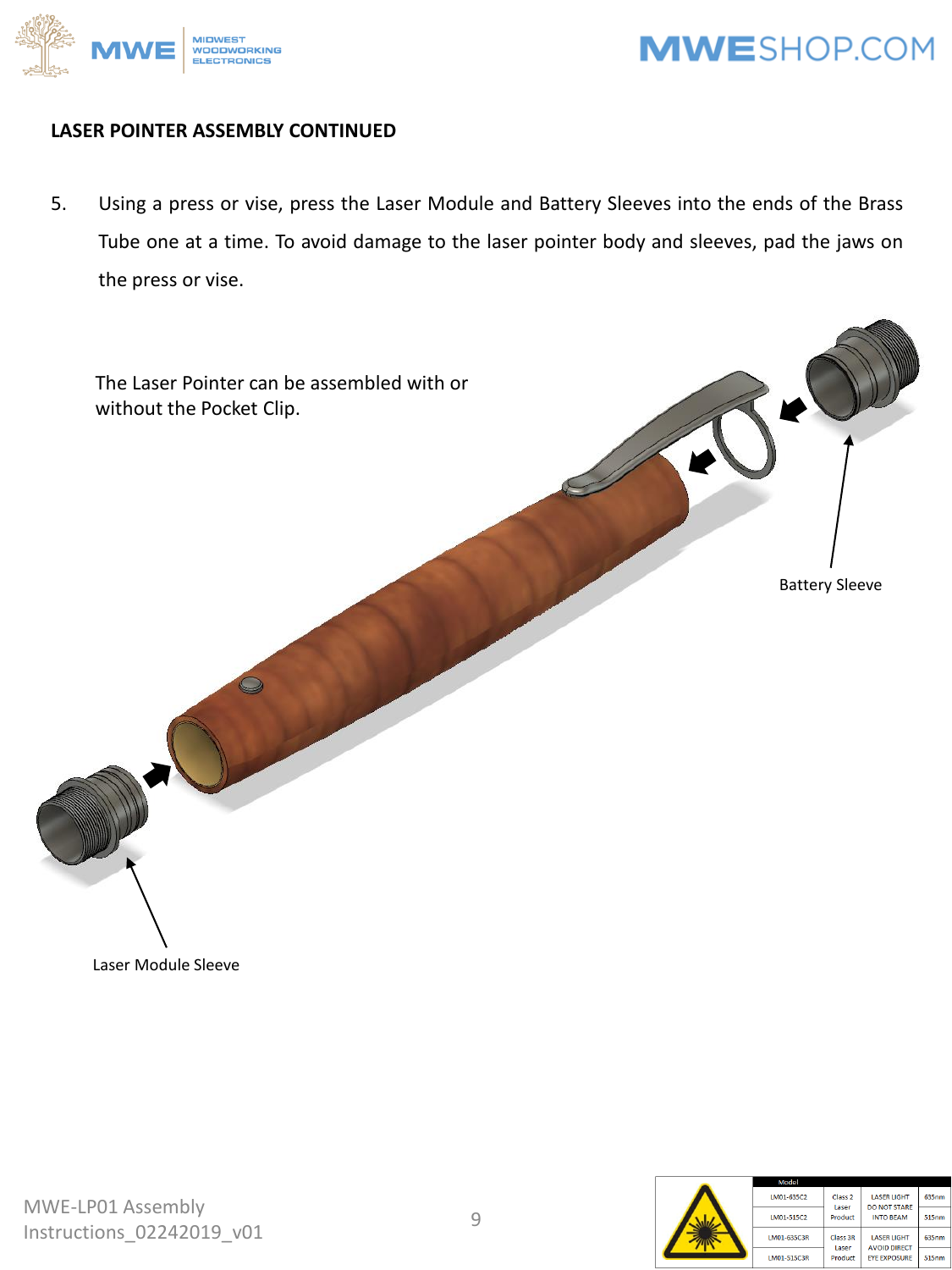

#### **LASER POINTER ASSEMBLY CONTINUED**

6. Insert the Laser Module (spring end first) into the front end of the laser pointer body. The Laser Module slides above and rests on the supporting rails inside the Laser Module Housing until the brass housing on the Laser Module is flush with the retaining ring inside the Laser Module Sleeve. The Laser Module Switch should be facing up so that it interfaces with the On\Off Button properly (pictured below).



Laser Module Support Rails

7. Secure the Laser Module in place by screwing the Laser Module Cap onto the Laser Module Sleeve.



635nm

 $515nm$ 

635nm

515nm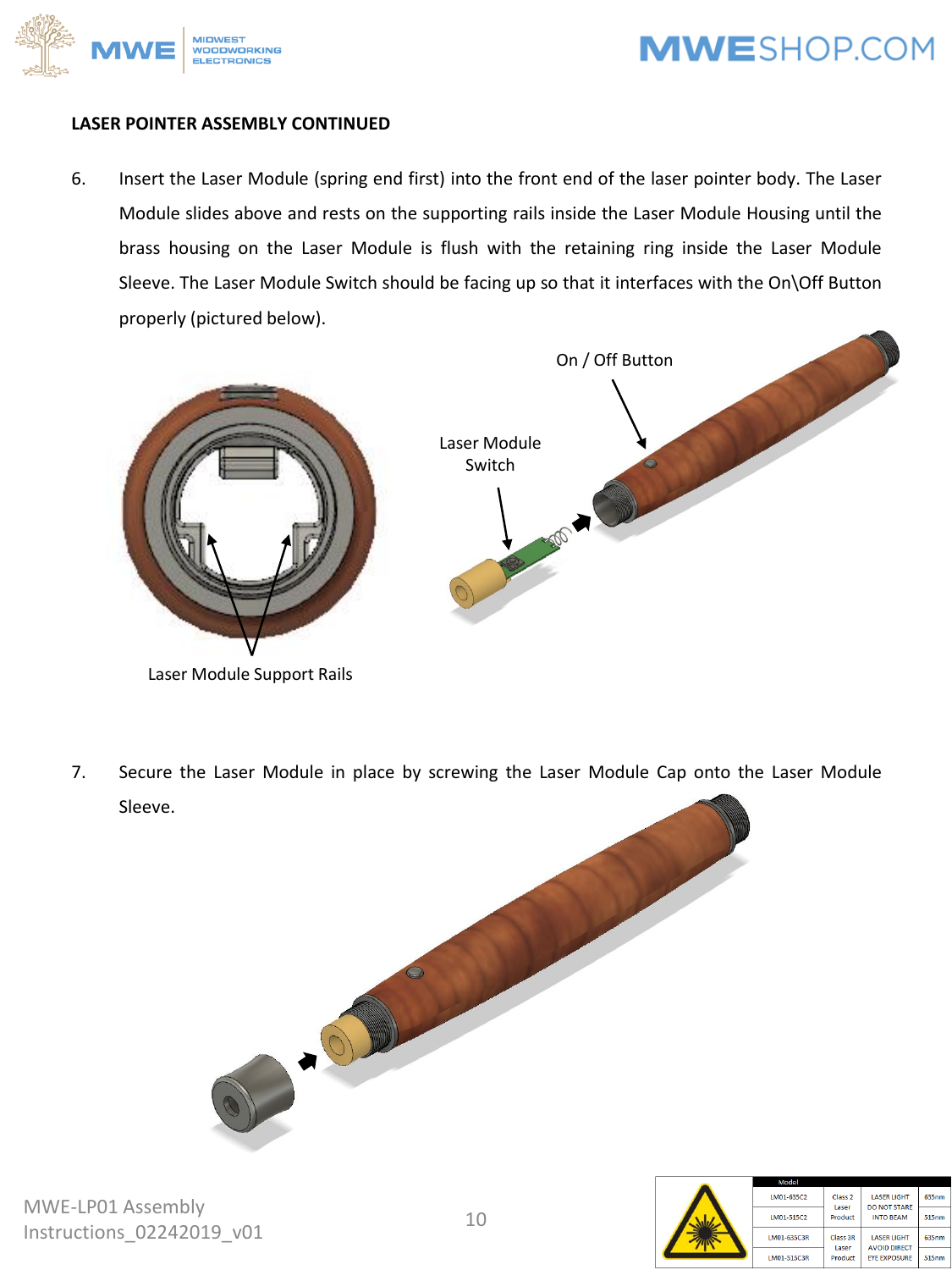

#### **LASER POINTER ASSEMBLY CONTINUED**

8. Install two AAA batteries (not included) into the back end of the Laser Pointer. The negative (-) terminal on the battery inserts into the laser pointer body first and rests against the spring on the Laser Module.



9. Lock the AAA batteries into place by screwing the Battery Cap onto the Battery Sleeve.